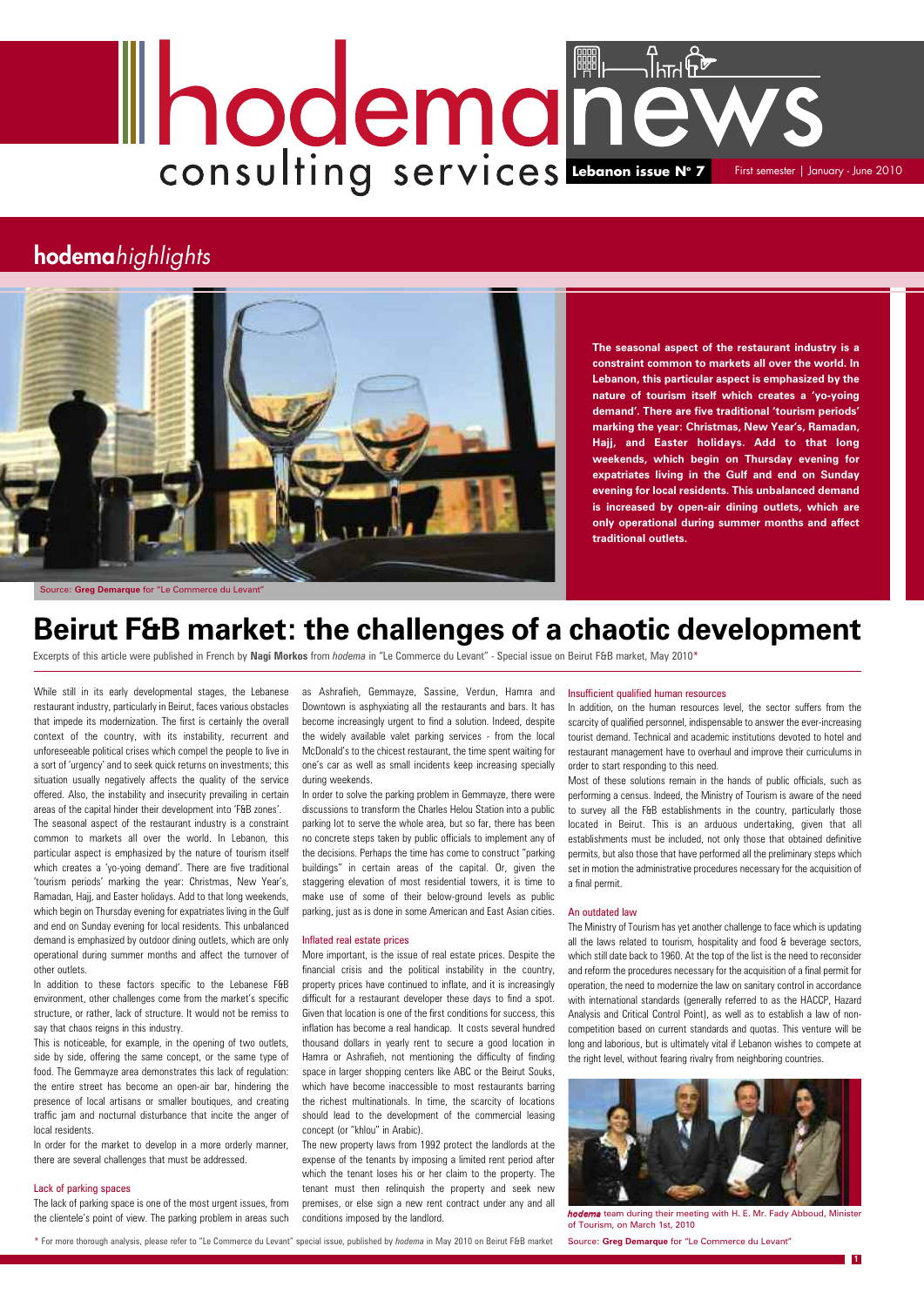## **Interview with Roula Ghanem**

### Owner of G Spa

#### **1 • How did you hear about** *hodema***'s services?**

I heard about *hodema*'s services from two different sources. Both were common clients between *hodema* and G Spa. Although we already had considerable success a year after opening the spa, we thought we could use consultation on our operation and day to day work to add even more value to what we offer. We wanted professional guidance from an external party. When we heard about *hodema* and the services they provide, we knew they could help us.

#### **2 • What are you currently working on with** *hodema***?**

*hodema*'s mission was divided into various stages. The scope of work covered mainly the Operations and the Accounting departments. *hodema*'s consultants began by assessing our procedures; they presented a comprehensive list of recommendations to promote our strengths and highlight the uniqueness of the services we provide as well as solutions to overcome the gaps that were identified. *hodema* approached our organization with an objective and professional external eye. They also offered us ongoing strategic support and helped us take some key decisions. Today, we are working on potential franchising plans in the near future.

#### **3 • How did the idea of opening a spa come to your mind?**

I have always been interested in the spa industry, and since my husband is a pharmacist and has been working in the field of para-pharmaceutics for a long time, I was encouraged to move into this new career. The G Spa has a history: in 2002, a first institute opened next to the location of the old Pharmacie Le Gabriel. It contained only two cabins. The customers were very enthusiastic about the innovative treatments provided, which proved that this niche was in demand. Thus, in 2005, when my husband relocated the pharmacy to its current location, the institute, managed by Mrs. Nadia Kiwan, was moved next to the pharmacy in a larger area with six cabins. As

## **hodema***met*





**Thanks to their field knowledge, their hands-on approach and their dedication to our project, we were able to work hand in hand to implement a system that tackles these problems on a sustainable basis**

The spa market in Lebanon is quite new and surely under-exploited. There are a lot of opportunities to be developed in this sector; however we are limited by the several challenges encompassing the market. The first is the difficulty in finding qualified human resources specialized in spa therapy and rituals. At the G Spa, we are proud of our team, and we train them on a regular basis on how to perform high quality treatments. The second one is that, so far, spas in Lebanon used to operate within hotels; today, this trend is slightly shifting with the opening of stand-alone outlets because the Lebanese client has to become more accustomed to pampering himself in these places. On the other hand, one has to note that being labeled a 'SPA' (Sanitas Per Acqua) which means 'health through water' is a very difficult and lengthy process; one has to fulfill an extensive number of criteria, like providing several water activities and aqua therapy. I am proud to say that we are one of the few spas in Lebanon that answers to all these criteria, and our professionalism and ethics drove the internationally renowned company Cinq Mondes to give us exclusive distribution rights for their products in the country. However, unfortunately in Lebanon, a lot of small beauty institutes call themselves "spas" although they don't meet any of the requirements or quality standards necessary for a spa.

**2**

Mrs. Kiwan is a health advisor, she offers great services, especially in terms of health improvement, slimming and anti-aging treatments; and in turn, customers' demands for newer treatments are constantly growing. This is when I joined Mrs. Kiwan and together we launched the G Spa in a much bigger premises, the one it occupies at present. Operating under the name of "spa" gives rise to create more opportunities and diverse therapies. Today, we offer unique, complex and interesting treatments: spa services, medical treatments, gym and hair styling.

#### **4 • How do you describe the spa market and trend in Lebanon? In your opinion are there opportunities concerning this segment that have not yet been exploited?**

**Mrs. Roula Stephan Ghanem graduated with a degree from the Ecole de Cinéma et de Réalisation Audiovisuelle at the Académie Libanaise des Beaux Arts (ALBA) in 2000. She pursued a career in the audiovisual field for eight years at two Beirut-based Lebanese companies, first as a producer for television commercials at Intaj, a production house, followed by a stint as a manager at the post-production facility VTR. She then switched to a new profession, in a field that had always been a hobby while growing up: the spa sector. To fine-tune her knowledge and gain wider expertise, she attended several international trainings and workshops dedicated to the business of spa management. Today, she is thriving in the field, as one of the owners and managers of G Spa, an urban day spa which opened its doors in September 2008 in the heart of Ashrafieh in Beirut.**

Nagi Morkos: nmorkos@hodema.net • Karim el Asmar: kasmar@hodema.net

**Lebanon** Badaro 2000 Bldg. - 2<sup>nd</sup> Flr. - Badaro St.<br>P.O.Box 16-6364 - Beirut - Lebanon - T/F+961 1 381101

**Jeddah** Future Business Centre, 5<sup>th</sup> Flr. - Amanah St. - Jeddah - 21352<br>P.O.Box 126666 - Saudi Arabia - T +966 26529600 • F+966 26529633

**Riyadh** Office No. 503 - Akaria Tower 3 - 5th Flr. - Olaya St. - Riyadh - Saudi Arabia T +966 1 4191909 - F +966 1 4191948

**Damascus** M +963 993230966

#### **5 • What do you consider** *hodema***'s added value with regards to G Spa's operational needs?**

*hodema* served as a professional external eye. The consulting team, in collaboration with G Spa's management, identified obstacles in those areas of our operations where our performance could be improved. Thanks to their field knowledge, their hands-on approach and their dedication to our project, we were able to work hand in hand to implement a system that tackles these problems on a sustainable basis. As for the long term, *hodema* will help us create a franchise department, elaborate a franchise strategy and identify potential prospects in the region.

#### **6 • Do you have expansion plans in the near future (Lebanon or abroad)?**

We are looking at franchising opportunities within and outside Lebanon for our four departments (spa, medical, fitness and hair styling). In fact, we have already received several franchising offers from neighboring countries, and we are also considering an opportunity in the mountainous region of Keserwan. We are carefully studying the most suitable option to ensure sustainable success, but we

haven't yet identified a specific country in the Levant or the Gulf in which we wish to further expand the brand.

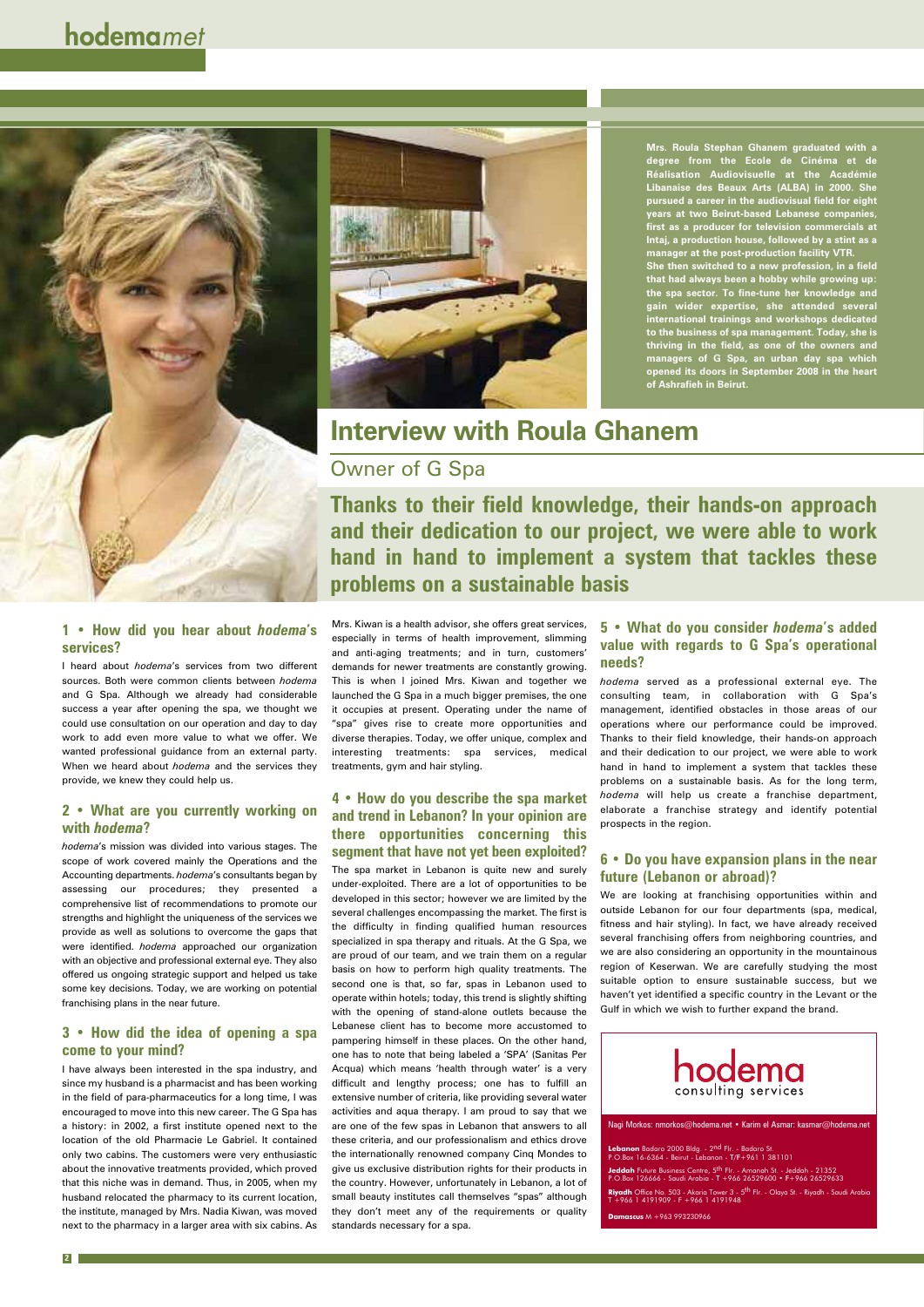#### **Turnkey development of a flagship for a mid-end street-food restaurant chain** Beirut, Lebanon

*hodema* was assigned to develop a concept for a flagship F&B outlet in Beirut. Its mission was to scale up a Lebanese low-end/street-food product by modernizing the restaurant's recipes, food presentation, setting, and creating a casual atmosphere. The scope of work included an overview of the single productbased restaurant market in Lebanon and abroad, and a preliminary feasibility study as well as financial projections for the flagship outlet. *hodema* assisted the client in identifying an appropriate location and ensured follow-up on several issues, that included brand building, architectural layouts and the selection of an executive chef for the project. The F&B concept includes take-away, delivery and dine-in facilities as well as a food court booth version.

#### **Franchise development support for a bagel and coffee house** Beirut, Lebanon

*hodema* is assisting in the franchising process of a New Yorker style bagel and coffee house based in Beirut. *hodema*'s mission included an assessment on the flagship outlet, the existing operating manuals, the branding, the operations and the premises as well as the review and reshuffling of their existing franchise operating manual. *hodema* is currently helping the owners elaborate a long term development strategy and create a franchise department. In addition, *hodema* is providing ongoing strategic support to ensure the sustainable expansion of the brand.



Following the press launch for the Teleferique Food Court and Playground that took place on March 11, 2009 in Harissa, *hodema* was placed in charge of negotiations with several potential Food & Beverage brands to be operational in the food court and to ensure a balanced mix in the F&B offer. In addition, *hodema* consultants worked hand-in-hand with the Teleferique management to develop proper contracts that answer both the demands of the Teleferique and the brand.

In parallel, *hodema* also provided support along the process to identify potential candidates as Operations Manager for the Food Court and Playground.

The food court opened on April 30, 2010.

For more information, please check the following link: www.teleferiquelb.com

#### **Concept development of a grill & bar restaurant** Beirut, Lebanon

*hodema* was assigned to study the F&B market trends in Lebanon prior to developing a flagship grill restaurant concept potentially geared towards franchise. We assessed 4 selected grill & bar concepts, studying their offers and going on to perform an assessment on a plot identified by the client in the Antelias area in order to develop a suitable concept. At a later stage, *hodema* undertook a feasibility study for this project and assisted the client in the development and implementation phase.



#### **Market study and concept development for an F&B cluster** Salmiya, Kuwait

*hodema* was assigned to perform a market study of F&B market in Kuwait in February 2010 as well as a plot assessment for a land located on Kuwait's Plajat Street. The results would yield a potential concept to be developed in the client's assigned plot of land. In addition to this mission, *hodema* provided its client with franchise support for two renowned Lebanes brands. *hodema* is currently directly involved in developing an additional concept for this assigned location.

**3**

#### **Opening of Damascus office, Syria**

*hodema* entered a new market and consolidated its activity in Syria by opening an office in Damascus. *hodema* now has a network of four offices in the region: Beirut, Jeddah, Riyadh and Damascus. Syria's hospitality and F&B market holds a huge

potential and *hodema* is already providing turnkey as well as customized solutions to local project developers, property owners and operators in Damascus, Aleppo and Homos.

#### **Assessment on an urban spa and implementation of recommendations** Beirut, Lebanon

*hodema* was assigned to perform an assessment on a renowned urban day spa that has been operational in Beirut since early 2009. *hodema*'s evaluation included a review of the spa's original concept, its operations, accounting and internal control, premises as well as its branding. Further to this mission, *hodema* provided a thorough list of recommendations for each of its departments: the spa, the medical care, the gym and the hair salon. *hodema* is currently directly involved in the implementation of the recommended procedures and guidelines to ensure proper operations.

**Owner representation of the Teleferique Food Court and Playground with F&B brands and operators** Jounieh, Lebanon



Source: *hodema*



Source: *hodema*

Source: *hodema*